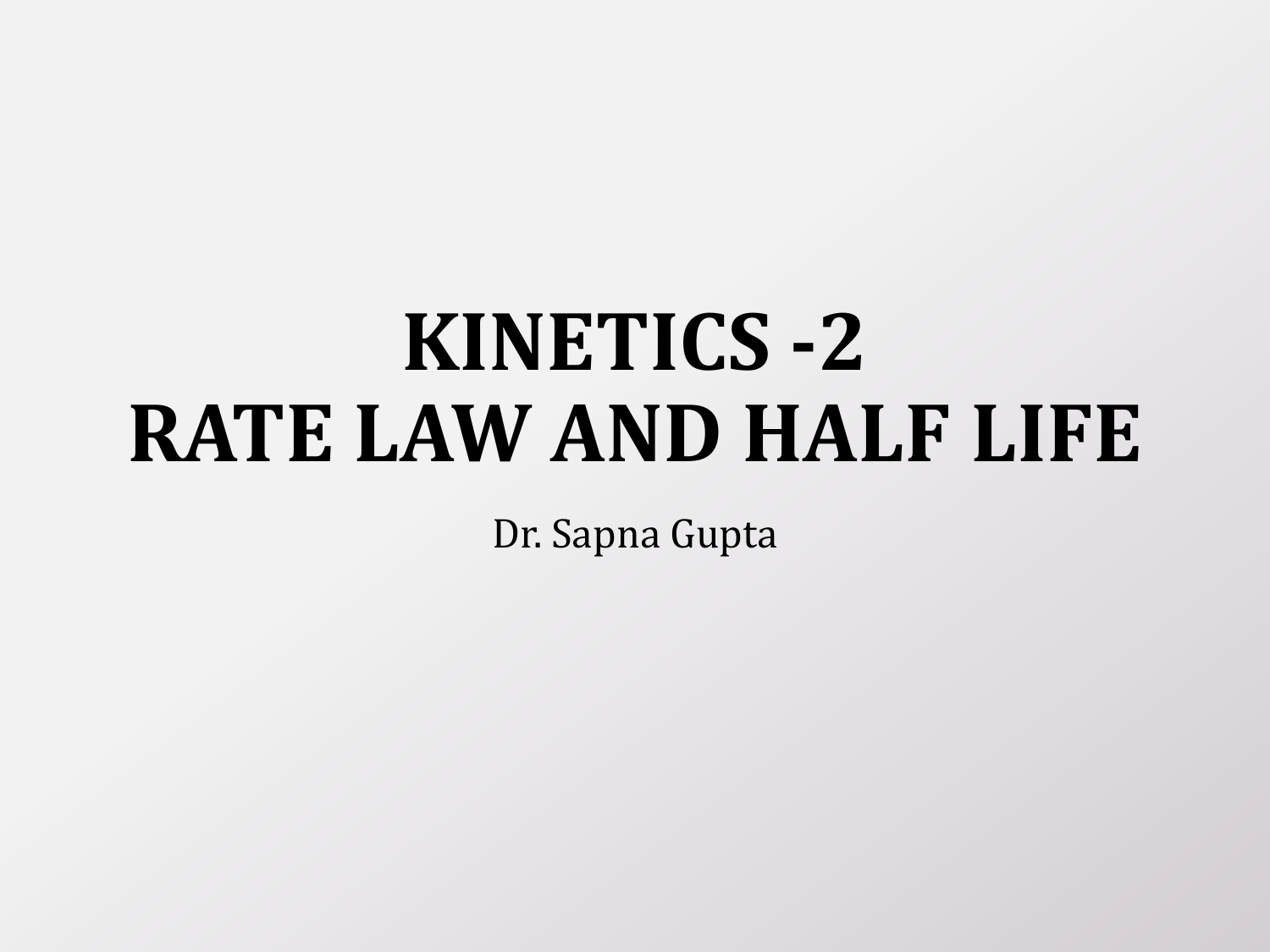#### **RATE LAW**

- Rate of reaction is dependent on the concentration of reactants.
- Rate of reaction is then given by the rate law. This is an equation that relates rate of reaction to the concentration of a reactant raised to various powers. The proportionality constant, *k*, is the rate constant.

For the generic reaction

$$
aA + bB + cC \rightarrow dD + eE
$$

the rate law is

$$
Rate = k[A]^x[B]^y[C]^z
$$

- Where *k* = rate constant (specific for the reaction at a particular temp.)
- *xyz* are integers and called order of reaction (calculated experimentally)
- *x+y+z* is the overall order of reaction.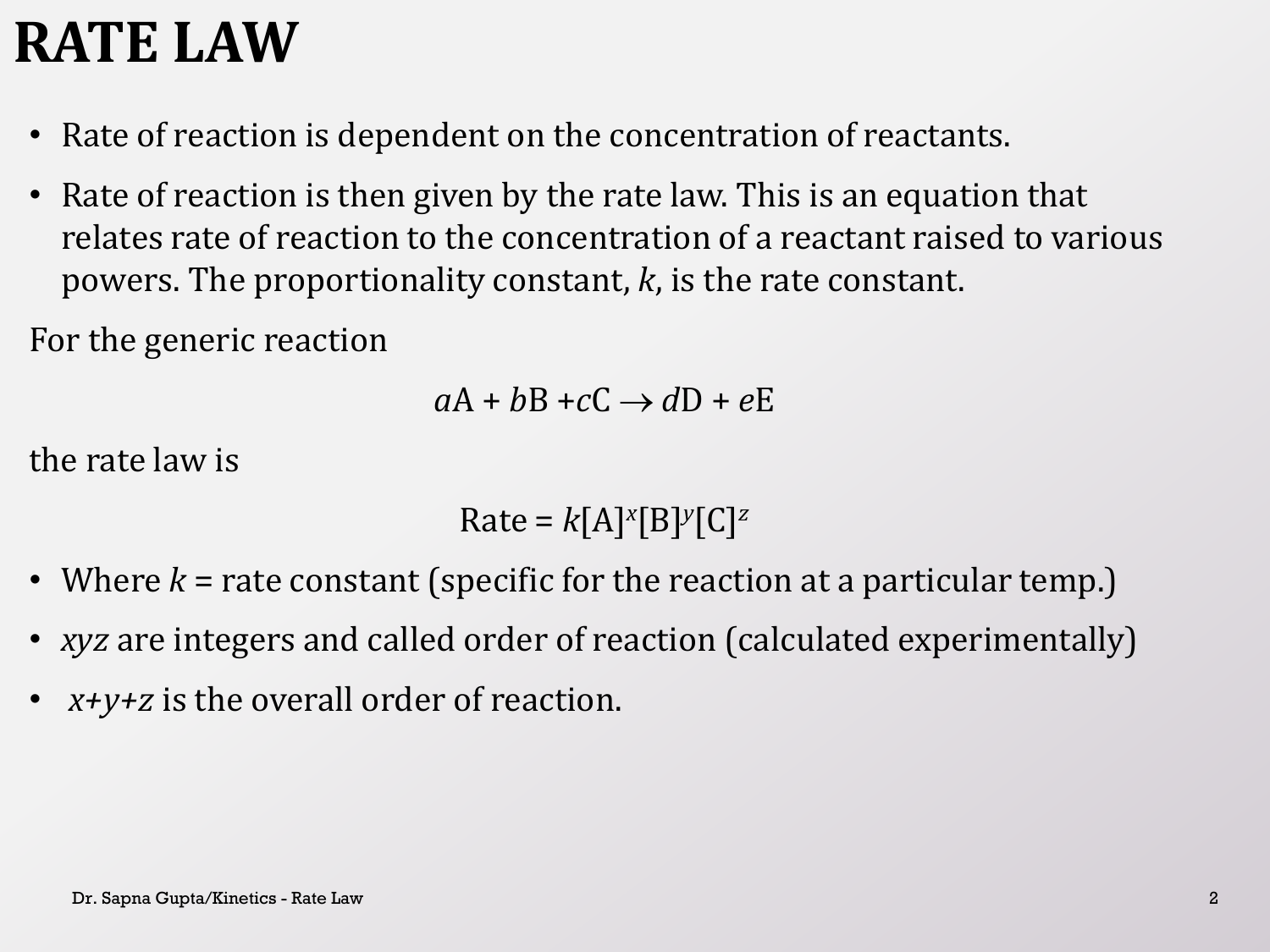# **ORDER OF REACTION**

- **0 order** changing the conc. of reactants does not affect rate of reaction.
- **1st order** rate directly proportional to concentration i.e. if you double the conc. you double the rate of reaction.
- **2nd order** exponential relationship i.e. if you double the conc. you quadruple the rate of reaction.
- Sum of exponents (order) indicates overall reaction order

For example, for the reaction below:

$$
2NO2 + F2 \longrightarrow 2NO2F
$$

 $Rate = k [NO<sub>2</sub>][F<sub>2</sub>]$ 

Order of reactions are 1 for both  $NO_2$  and  $F_2$  (we can write either 1 or no integer to represent 1)

Overall order is 2.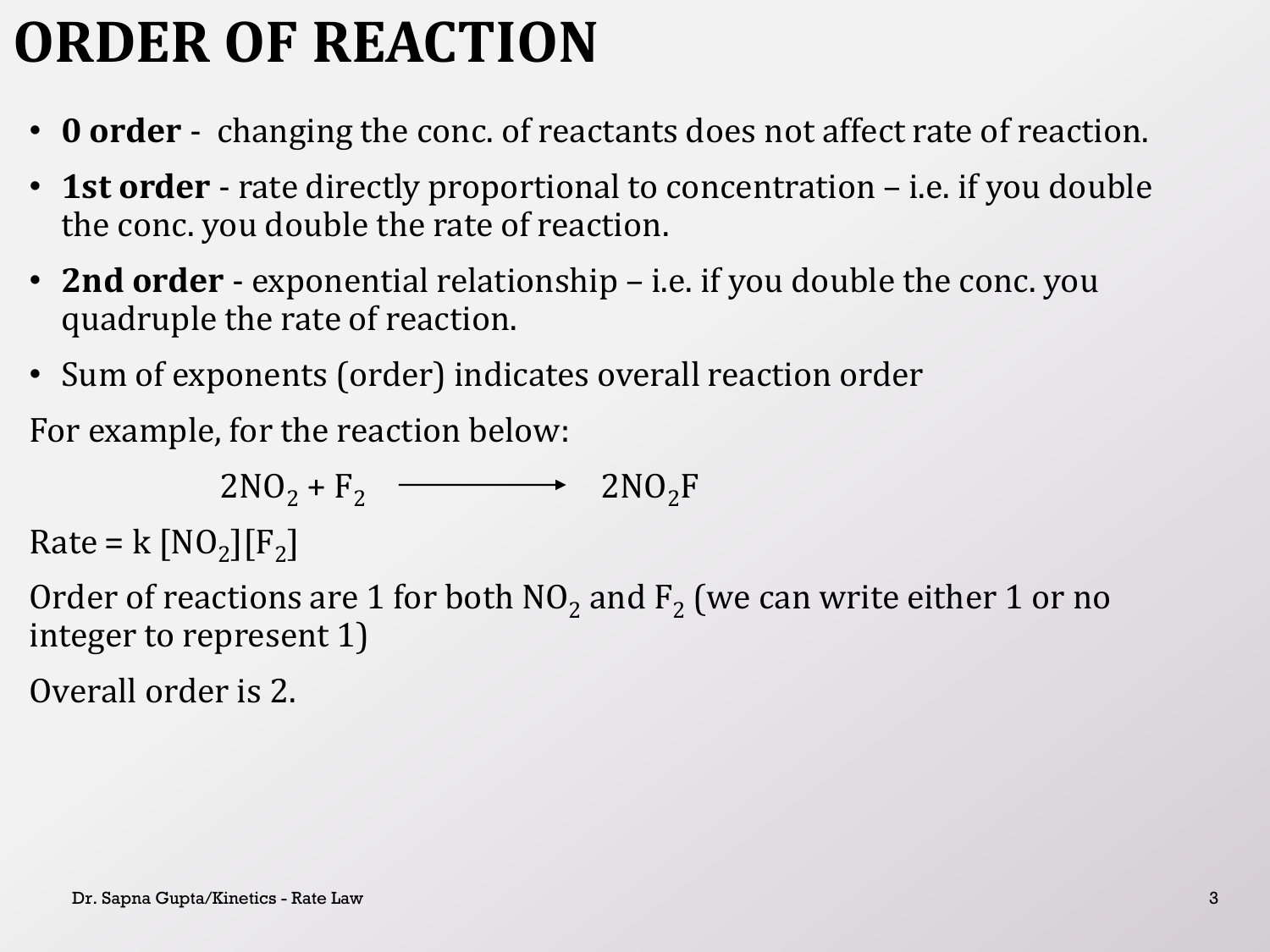# **DETERMINING ORDER OF REACTION**

- To obtain order of reaction, a series of reactions have to be performed.
- Depending on the number of reactants, one has to keep one reactant constant and change the concentration of the other and observe what happens to the rate of reaction.
- The process is then reversed i.e., keep the second one constant and change the first one and observe for change of rate of reaction.
- Once data is obtained calculate the order of reaction.
- The value of "*k*" can also be calculated after obtaining the orders of reaction.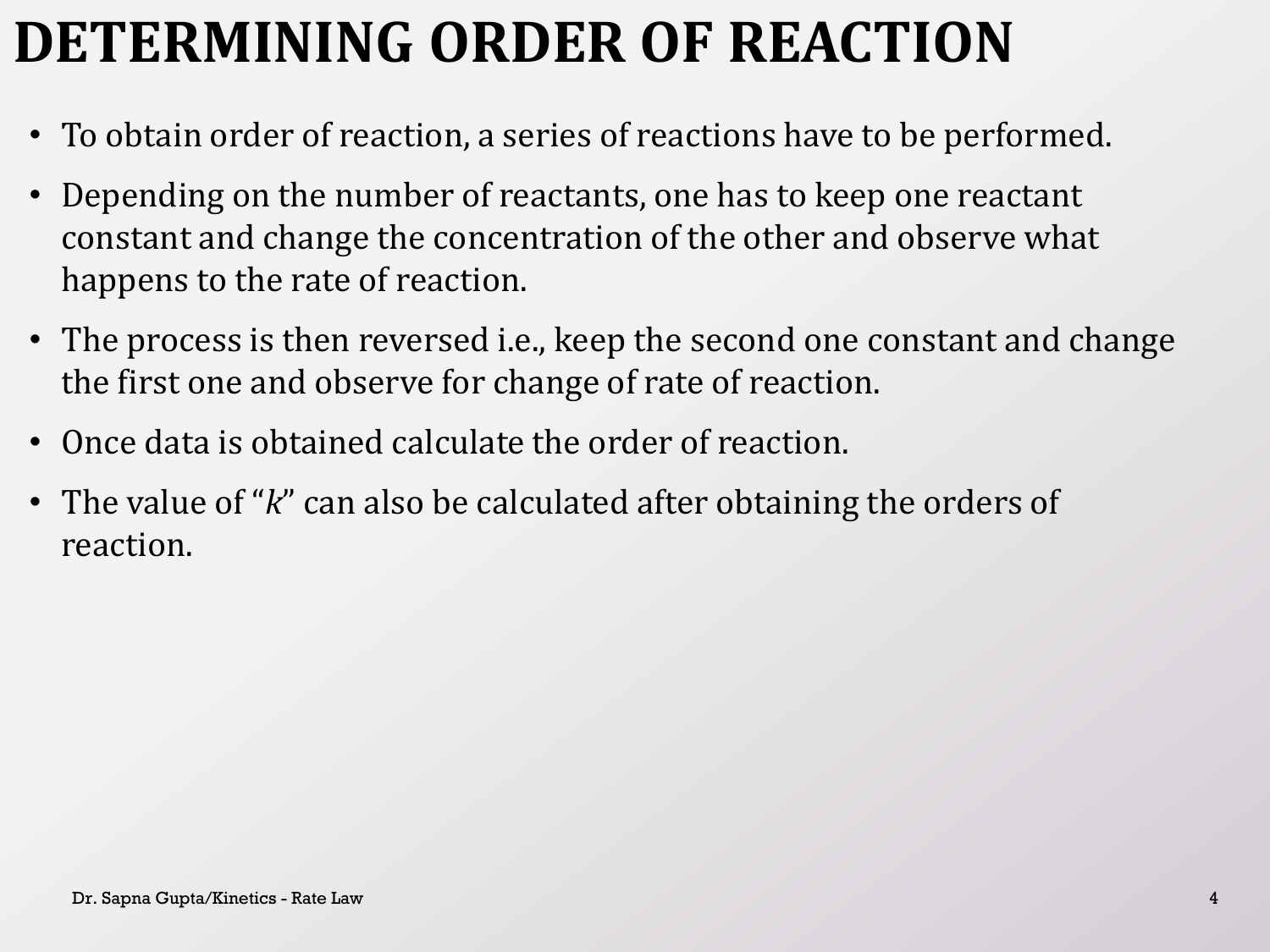#### **EXAMPLE: ORDER OF REACTION**

For a reaction between  $\rm F_2$  and ClO<sub>2</sub>, reaction rate data was collected as given in the table below. Calculate the order of reaction.

| <b>Experiment</b> | [F <sub>2</sub> ] (M) | $[ClO2]$ ( <i>M</i> ) | Initial Rate (M/s)   |
|-------------------|-----------------------|-----------------------|----------------------|
|                   | 0.10                  | 0.010                 | $1.2 \times 10^{-3}$ |
|                   | 0.10                  | 0.040                 | $4.8 \times 10^{-3}$ |
| $\mathbf{R}$      | 0.20                  | 0.010                 | $2.4 \times 10^{-3}$ |

• Find order (exponents) by comparing data Exp. 1 and 2: 
$$
[F_2]
$$
 is held constant  $[CIO_2]$ \n $\frac{2}{[CIO_2]} = \frac{0.040 \, \text{M}}{0.010 \, \text{M}} = 4$ \n $\frac{[rate]}{[rate]} = \frac{4.8 \times 10^{-3} \, \text{M/s}}{1.2 \times 10^{-3} \, \text{M/s}} = 4$ \n $\frac{Rate \, increases \, 4 \, times \, when \, conc.}{inter \, increase \, by \, a \, factor \, of \, 4 - 1st \, order \, with \, respect \, to \, ClO2.$ 

• Find order (exponents) by comparing data Exp. 1 and 3:  $[ClO<sub>2</sub>]$  is held constant

$$
\frac{[F_2]}{[F_2]} = \frac{0.20 \text{ M}}{0.10 \text{ M}} = 2 \qquad \frac{[\text{rate}]}{[\text{rate}]} = \frac{2.4 \times 10^{-3} \text{ M/s}}{1.2 \times 10^{-3} \text{ M/s}} = 2
$$

*Rate increases 2 times when conc. increases by a factor of 2 – 1 st order with respect to*  $F_2$ *. .*

- **Rate =**  $k[F_2]^1$ [ClO<sub>2</sub>]<sup>1</sup> **overall order = 2**
- $k = \text{Rate}/[\text{F}_2]^1[\text{ClO}_2]^1 = 1.2 \times 10^{-3}/(0.1)(0.01) = 1.2 \text{ M}^{-1}\text{s}^{-1}$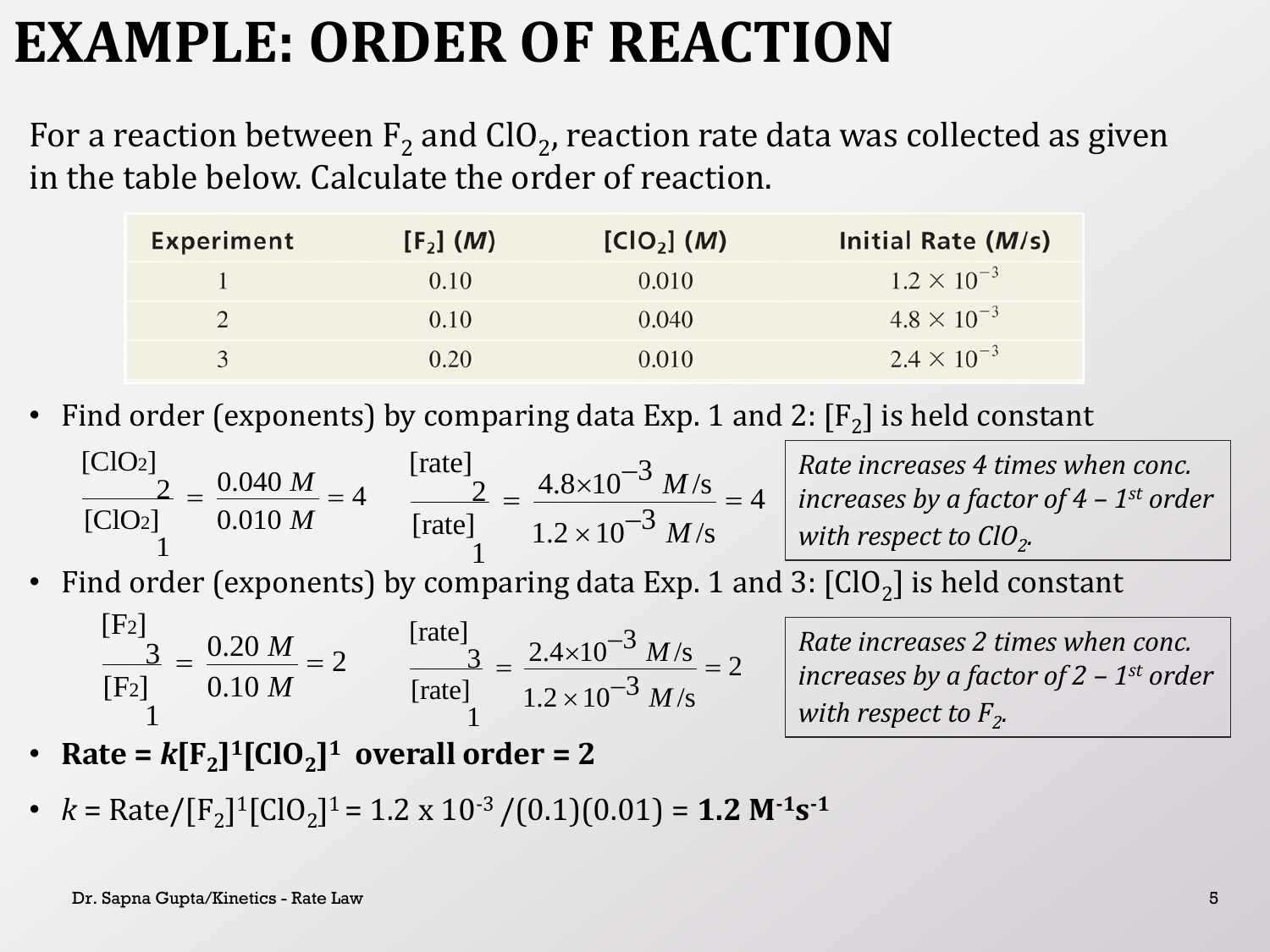#### **EXAMPLE: ORDER OF REACTION**

• Lets do this one without detailed calculations.

| Exp | $\vert\vert A \vert\vert$ | VB    | Initial Rate<br>(M/s) |
|-----|---------------------------|-------|-----------------------|
|     | 0.10                      | 0.015 | $2.1 \times 10^{-4}$  |
|     | 0.20                      | 0.015 | $4.2 \times 10^{-4}$  |
|     | 0.10                      | 0.030 | $8.4 \times 10^{-2}$  |

- In experiment 1 and 2; [B] is constant; [A] doubles and rate doubles the reaction is 1st order with respect to [A]
- In experiment 1 and 3; [A] is constant; [B] doubles but the rate quadruples! This means that the reaction is 2nd order with respect to [B]
- Rate =  $k[A]$  [B]<sup>2</sup>

This means that the reaction is 2nd order with respect to [B]  
\n[B]<sup>2</sup>  
\n
$$
k = \frac{[\text{rate}]}{[A][B]^2} = \frac{2.1 \times 10^{-4} M/s}{(0.10 M) (0.015 M)^2} = 9.3 M^{-2} \cdot s^{-1}
$$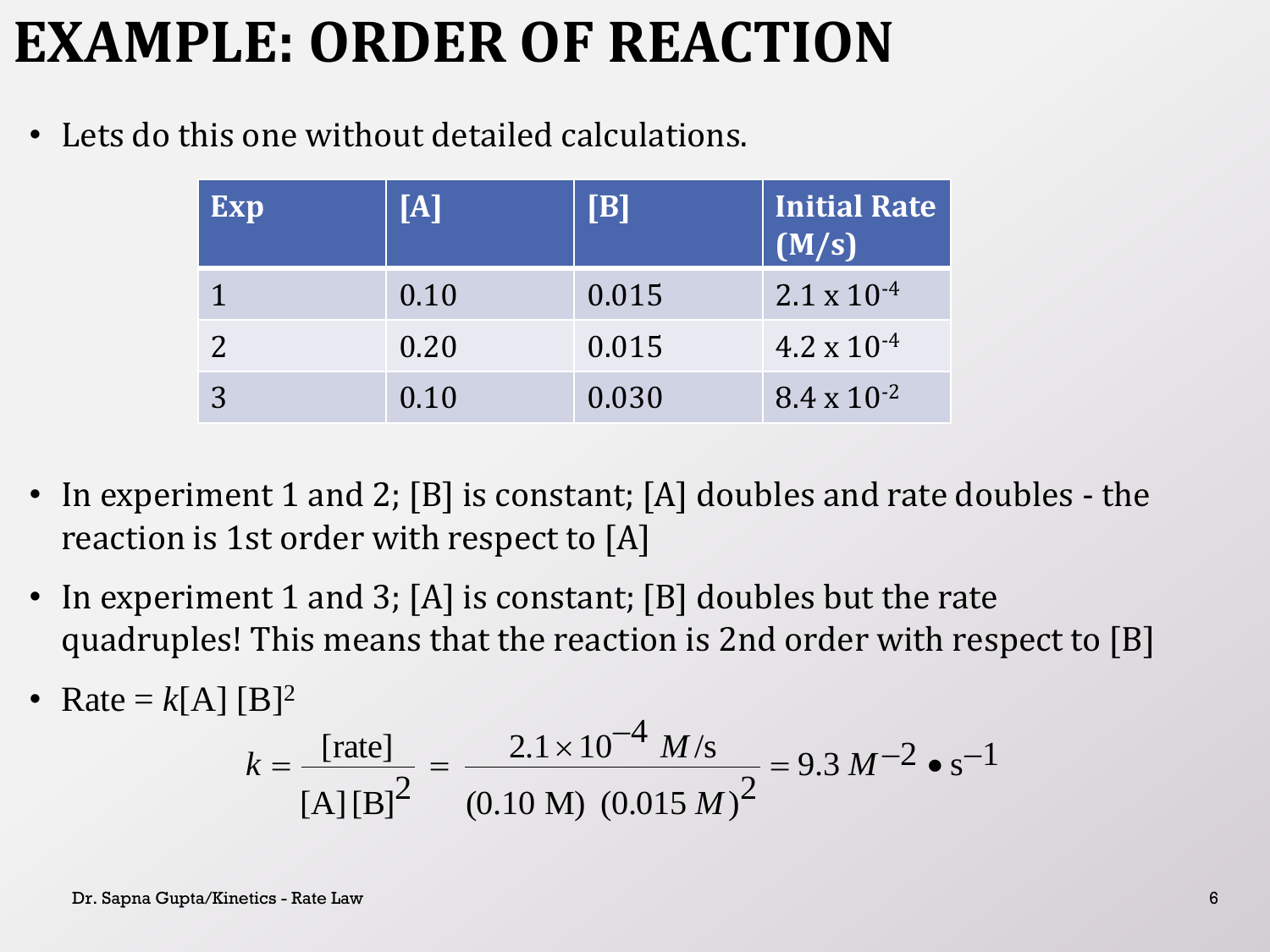### **UNITS OF RATE CONSTANT**

Note that the units on the rate constant are specific to the overall order of the reaction.

- For a zero-order reaction, the unit is  $M/s$  or mol/(L  $\cdot$  s).
- For a first-order reaction, the unit is  $1/s$  or  $s^{-1}$ .
- For a second-order reaction, the unit is  $1/(M \cdot s)$  or  $L/(mol \cdot s)$ .

If you know the rate constant, you can deduce the overall rate of reaction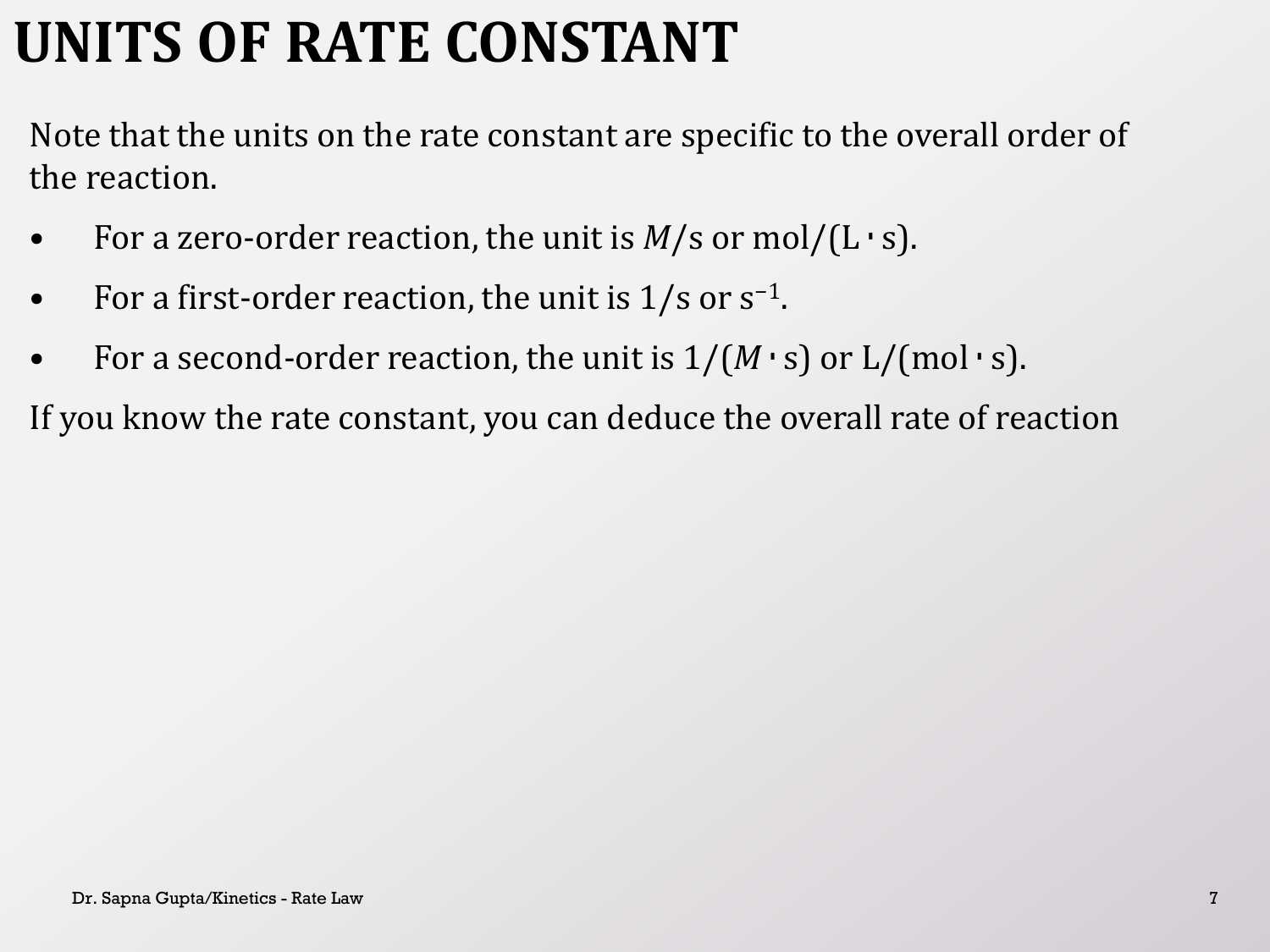#### **DEPENDENCE OF REACTANT CONC. OVER TIME**

- As the reaction proceeds the concentration of the reactants decrease; one can figure out what the new concentrations will be over time.
- Integration of rate law is done via calculus.
- This is done via integrating the rate laws. The rate laws are different for first, second and third order reactions.

| Order | <b>Rate Law</b> | <b>Integrated Rate Law</b>               |
|-------|-----------------|------------------------------------------|
|       | $Rate = k$      | $[A]_t = -kt + [A]_0$                    |
|       | $Rate = k[A]$   | $\ln \frac{[A]_t}{[A]_0} = -kt$          |
|       | Rate = $k[A]^2$ | $\frac{1}{[A]_t} = kt + \frac{1}{[A]_0}$ |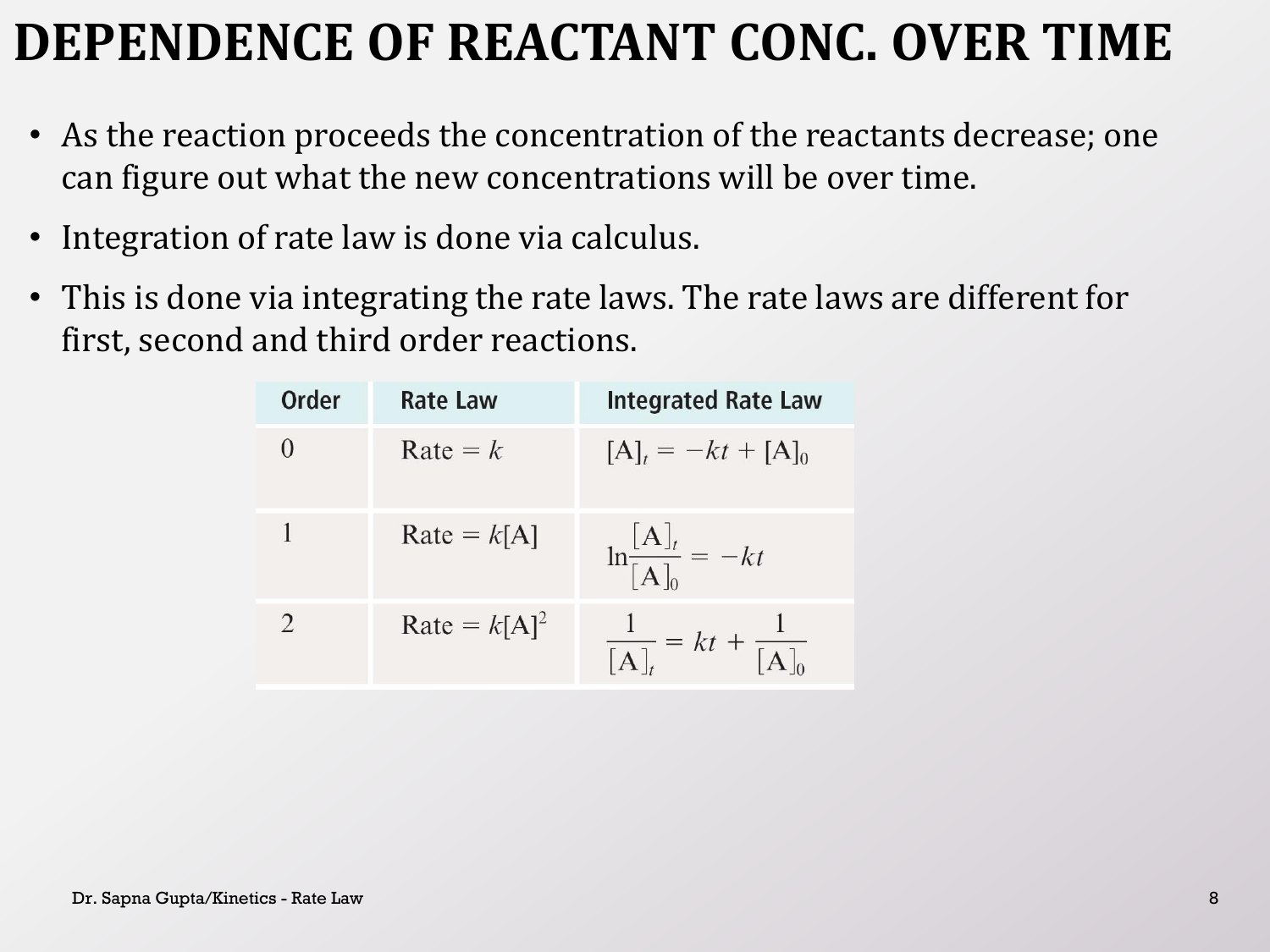#### **EXAMPLE: CONC. OVER TIME**

Cyclopropane is used as an anesthetic. The isomerization of cyclopropane to propene has a rate constant of 9.2/s. If an initial sample of cyclopropane has a concentration of 6.00 *M*, what will the cyclopropane concentration be after 1.00 s?

#### **Solution:**

Rate = k[cyclopropane]

$$
k = 9.2/s
$$
;  $[A]0 = 6.00 M$ ;  $t = 1.00 s$ ,  $[A]t = ?$ 

The reaction is first order (look at the units for k)

$$
\ln\frac{[A]_t}{[A]_0} = -kt
$$
\n
$$
\ln\frac{[A]_t}{[A]_0} = -\frac{9.2}{s} \cdot 1.00 \text{ s} = -9.2
$$

(Note: ln is natural log)

$$
\frac{[A]_t}{[A]_0} = e^{-9.2} = 1.01 \times 10^{-4}
$$

 $[A]_t = 1.01 \times 10^{-4} (6.00 M)$ 

 $\left[ \mathsf{A} \right]_t =$  6.1 $\times$ 10<sup>-4</sup> M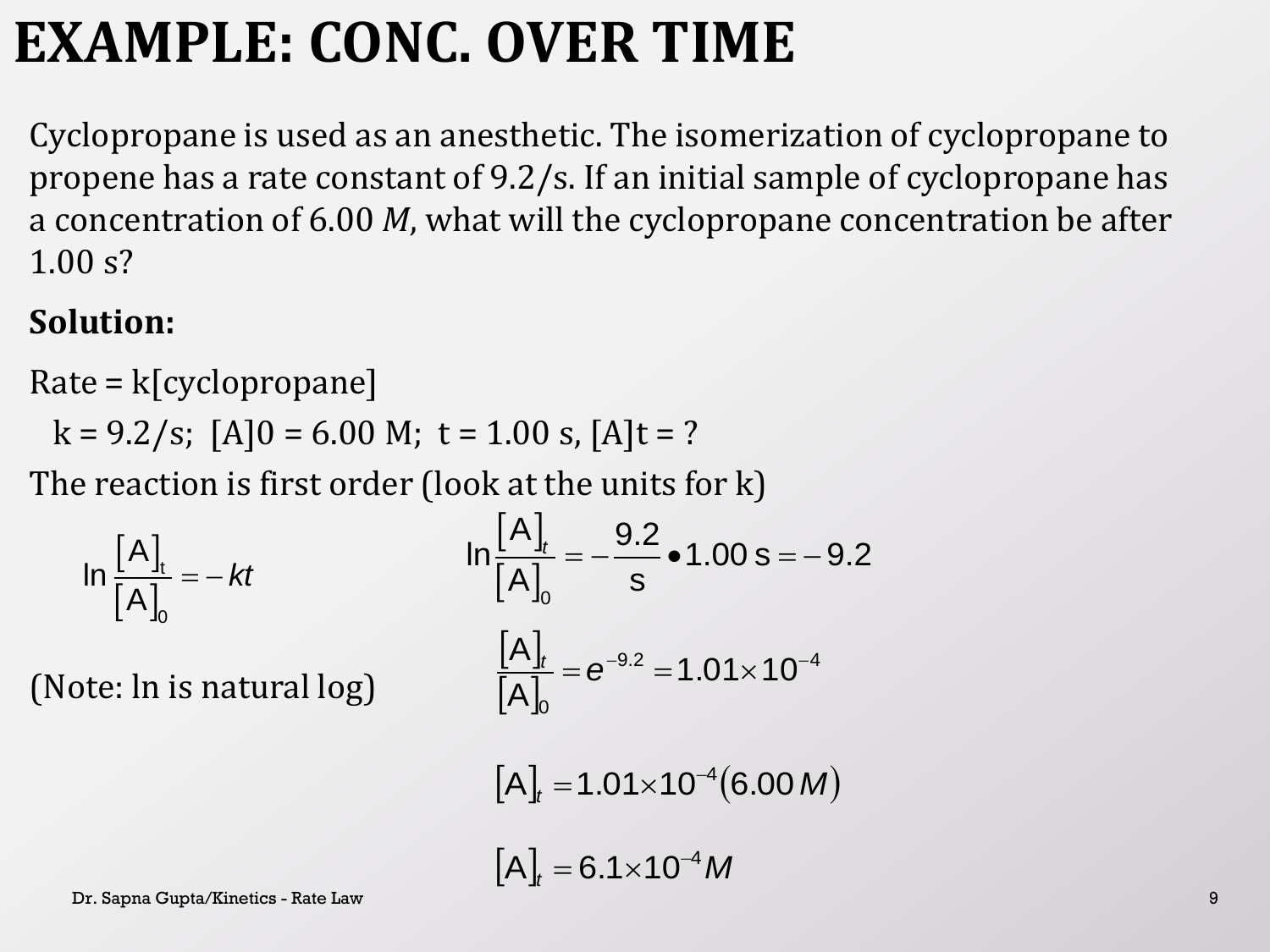# **HALF LIFE OF REACTION**

- Half life,  $t_{1/2}$ , of a reaction is when half the reactants are consumed.
- By substituting  $\frac{1}{2}$ [A]<sub>0</sub> for [A]<sub>t</sub>, we solve the integrated rate law for the special case of  $t = t_{1/2}$ .

| Order         | <b>Rate Law</b> | <b>Integrated Rate Law</b>               | <b>Half-Life</b>   |
|---------------|-----------------|------------------------------------------|--------------------|
|               | Rate = $k$      | $[A]_t = -kt + [A]_0$                    | $\frac{[A]_0}{2k}$ |
|               | $Rate = k[A]$   | $\ln \frac{[A]_t}{[A]_0} = -kt$          | 0.693/k            |
| $\mathcal{D}$ | Rate = $k[A]^2$ | $\frac{1}{[A]_t} = kt + \frac{1}{[A]_0}$ | $1/(k[A]_0)$       |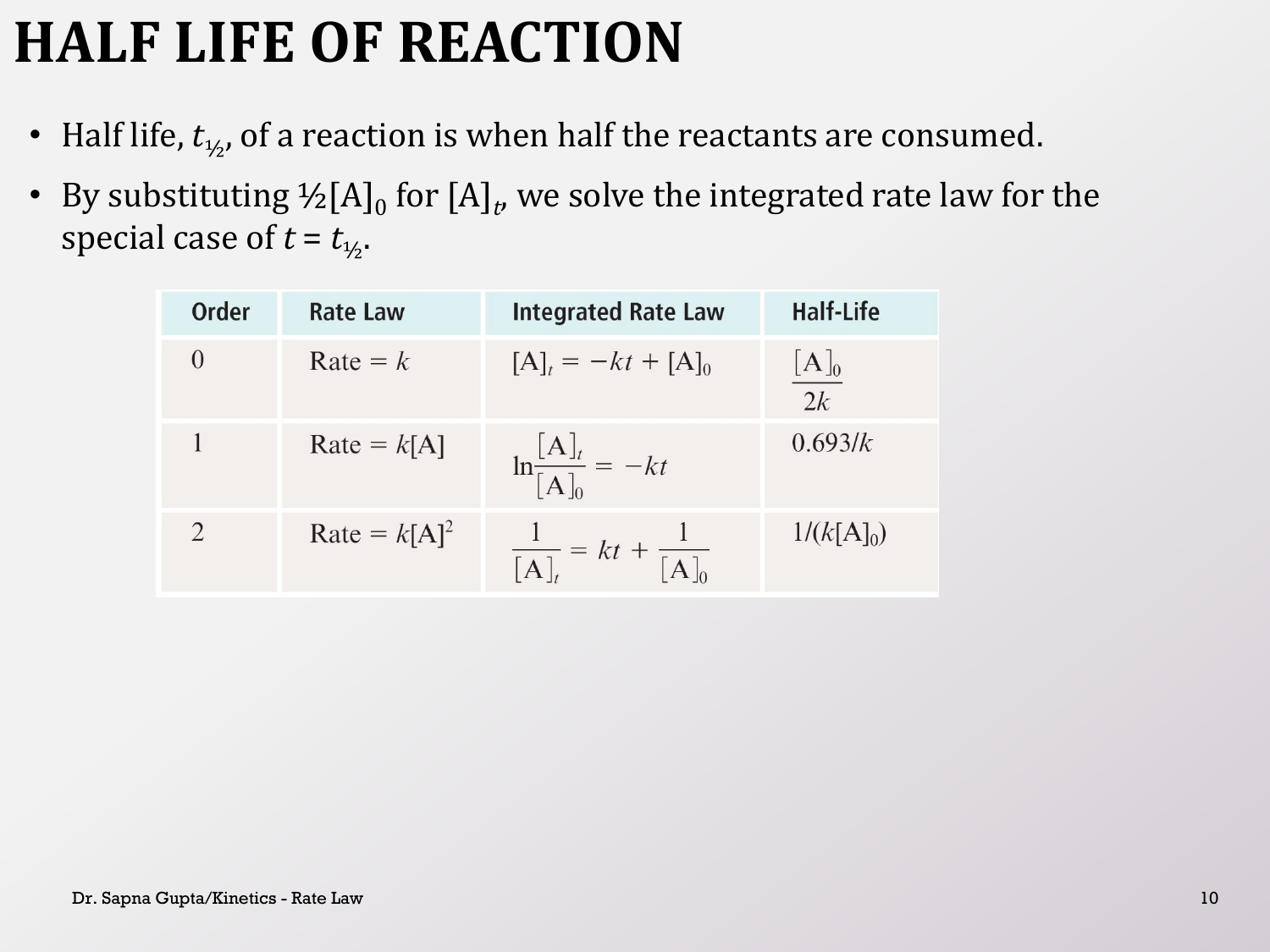#### **EXAMPLE: HALF LIFE**

Ammonium nitrite is unstable because ammonium ion reacts with nitrite ion to produce nitrogen:  $NH_4^+(aq) + NO_2^-(aq) \rightarrow N_2(g) + 2H_2O(l)$ . In a solution that is 10.0  $M$  in NH<sub>4</sub><sup>+</sup>, the reaction is first order in nitrite ion (at low concentrations), and the rate constant at 25°C is 3.0  $\times$  10<sup>3</sup>/s. What is the half-life of the reaction?

#### **Solution:**

The rate is first order in nitrite,  $NO<sub>2</sub><sup>-</sup>: k = 3.0 \times 10<sup>-3</sup>/s$ 

For first-order reactions:  $kt_{1/2} = 0.693$ 

$$
t_{1/2} = \frac{0.693}{k} = \frac{0.693}{\frac{3.0 \times 10^{-3}}{s}}
$$

 $t\frac{1}{6}$  = 2.3 × 10<sup>2</sup> s = 3.9 min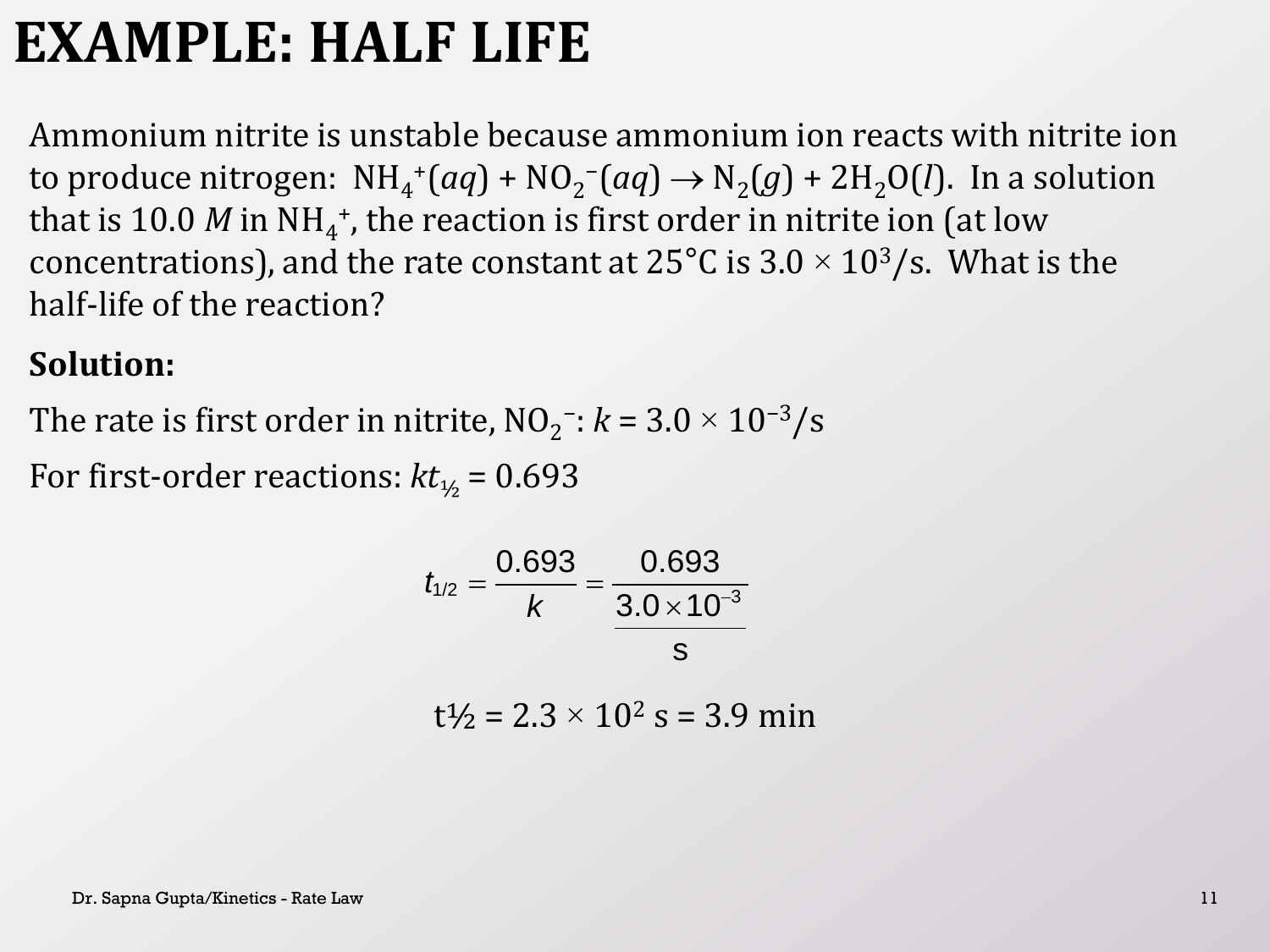### **GRAPHING RATE OF REACTION DATA**

- A reaction is followed in a number of ways, however, one way of telling the rate of reaction without doing detailed calculations is by graphing the data or the change of concentration over time.
- For zero-order reactions, [A] versus *t* is linear.
- For first-order reactions, ln[A] versus *t* is linear.
- For second order reactions, 1/[A] versus *t* is linear.

*Left*: Plot of ln[NO<sub>2</sub>] versus  $t$  is not linear, so the reaction is not first order.

*Right*: Plot of  $1/[\mathrm{NO_2}]$  versus  $t$  is linear, so the reaction is second order in  $\mathrm{NO_2}.$ 

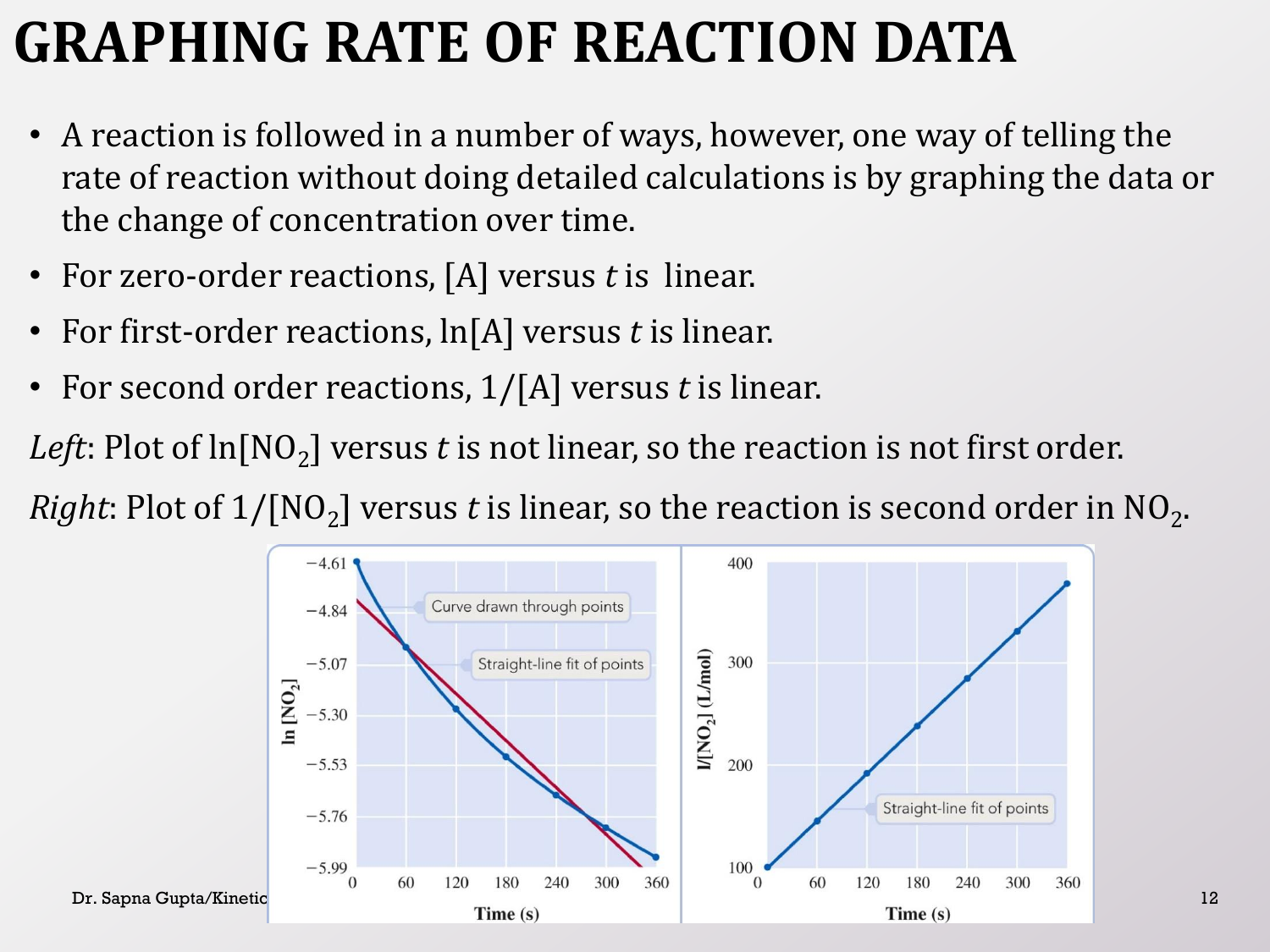# **MORE ON GRAPHING**

In each case, the rate law is in the form of  $y = mx + b$ , which lets us to use the slope and intercept to find the values.

 $y = mx + b$ 

| <b>Table 13.2</b><br><b>Relationships for Zero-Order, First-Order, and Second-Order Reactions</b> |                 |                                          |                          |                                               |
|---------------------------------------------------------------------------------------------------|-----------------|------------------------------------------|--------------------------|-----------------------------------------------|
| Order                                                                                             | <b>Rate Law</b> | <b>Integrated Rate Law</b>               | <b>Half-Life</b>         | <b>Straight-Line Plot</b>                     |
| $\theta$                                                                                          | Rate = $k$      | $[A]_t = -kt + [A]_0$                    | $\frac{[{\rm A}]_0}{2k}$ | $[A]$ vs t<br>The y-intercept is $[A]_0$ .    |
|                                                                                                   | $Rate = k[A]$   | $\ln \frac{[A]_t}{[A]_0} = -kt$          | 0.693/k                  | $\ln[A]$ vs t<br>The graph crosses the origin |
| $\overline{2}$                                                                                    | Rate = $k[A]^2$ | $\frac{1}{[A]_t} = kt + \frac{1}{[A]_0}$ | $1/(k[A]_0)$ (0).        | $\frac{1}{\lceil A \rceil}$ vs t              |

The y-intercept is  $1/[{\rm A}]_0$ .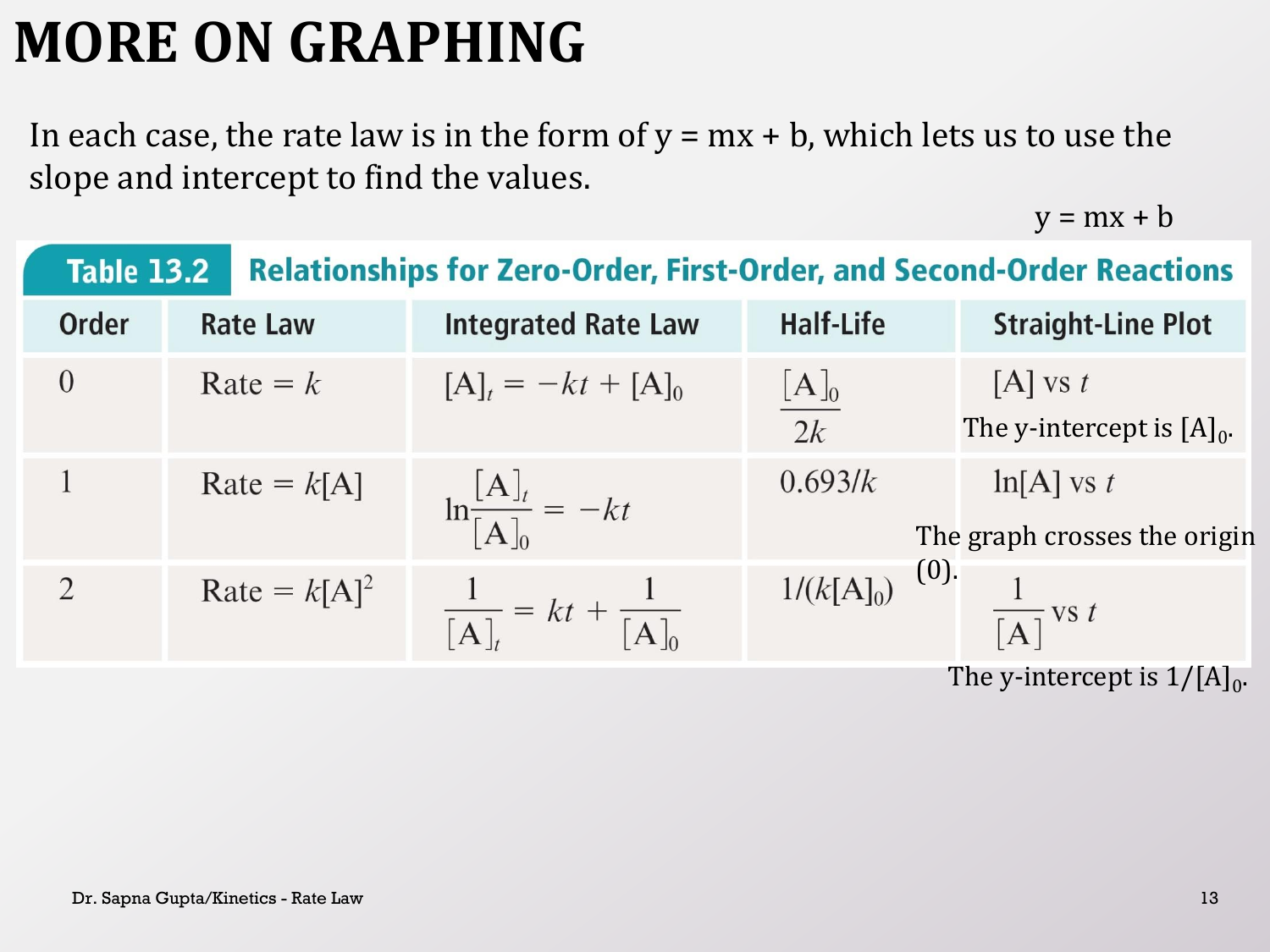#### **EXAMPLE: CALCULATING CONC. 1**

The rate constant for the reaction 2A  $\rightarrow$  B is 7.5 x 10<sup>-3</sup> s<sup>-1</sup> at 110°C. The reaction is 1st order in A. How long (in seconds) will it take for [A] to decrease from 1.25 *M* to 0.71 *M*?

#### **Solution:**

For 1<sup>st</sup> order -  $\ln \frac{t}{\ln t} = -kt$  $[A]$  $[A]$ 0

$$
\ln \frac{(0.71 \text{ M})}{(1.25 \text{ M})} = -7.5 \times 10^{-3} \text{ s}^{-1}(t)
$$
  

$$
t = 75 \text{ s}
$$

*t*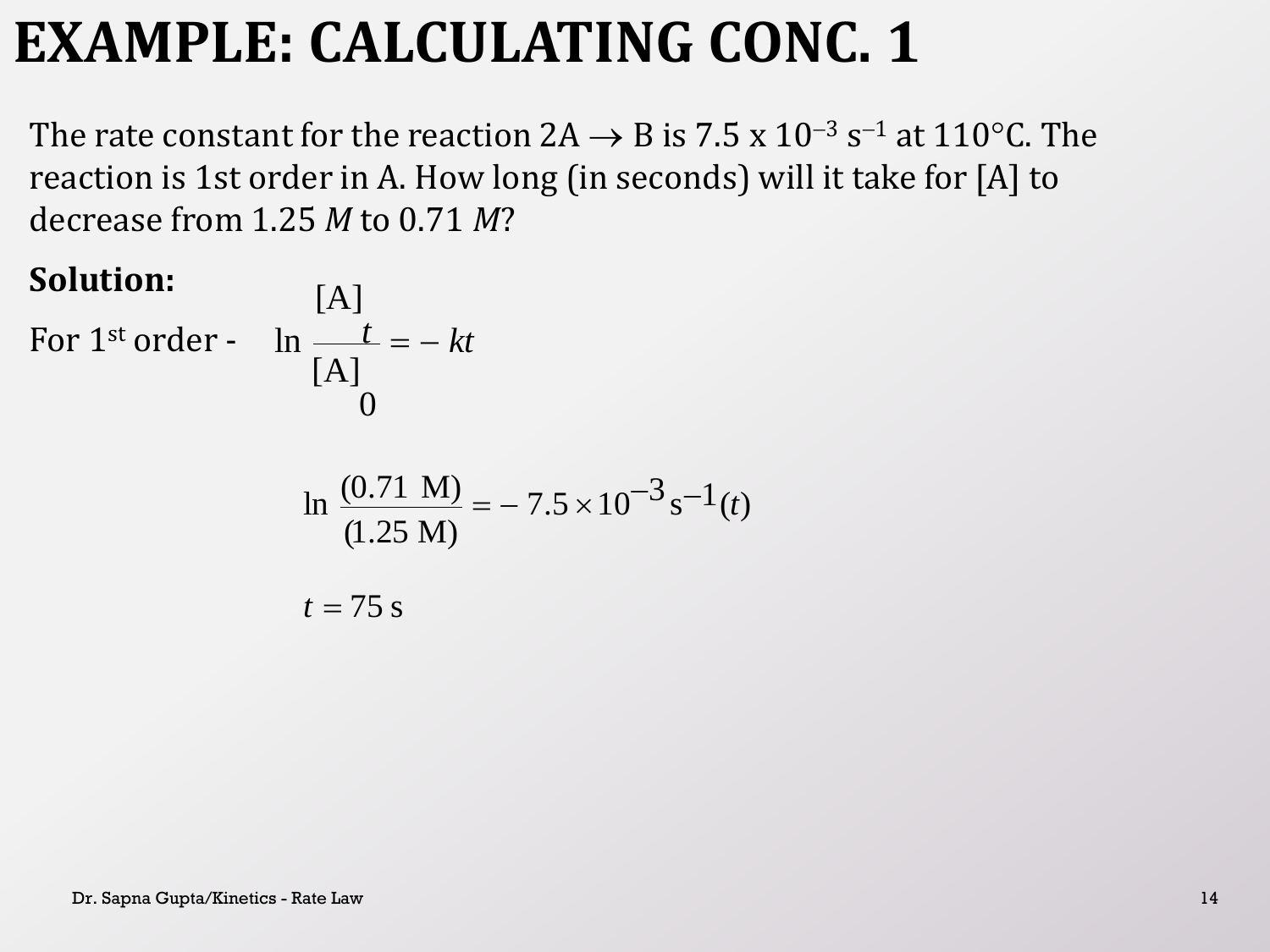### **EXAMPLE: CALCULATING CONC. 2**

The following reaction is second order and has a rate constant of  $7.0 \times 10^9$  $M^{-1}$  s<sup>-1</sup> at 23°C: I(*g*) + I(*g*)  $\rightarrow$  I<sub>2</sub>(*g*).

a) If the initial [I] is 0.086 *M*, calculate the concentration after 2.0 min.

b) Calculate the half-life of the reaction when the initial [I] is 0.60 *M* and when the [I] is 0.42 *M*.

#### **Solution:**

**Solution:**  
\na) Using 2<sup>nd</sup> order rate eq. 
$$
\frac{1}{[A]} = (7.0 \times 10^{9} M^{-1} s^{-1}) 120s + \frac{1}{[0.086 M]}
$$
\n
$$
\frac{1}{[A]} = kt + \frac{1}{[A]}_0
$$
\n
$$
[A] = \frac{1}{8.4 \times 10^{11} M^{-1}} = 1.2 \times 10^{-12} M
$$
\nb) Use the half-life eq. 
$$
t_{1/2} = \frac{1}{(7.0 \times 10^{9} M^{-1} s^{-1}) (0.60 M)} = 2.4 \times 10^{-10} s
$$
\n
$$
t_{1/2} = \frac{1}{(7.0 \times 10^{9} M^{-1} s^{-1}) (0.42 M)} = 3.4 \times 10^{-10} s
$$